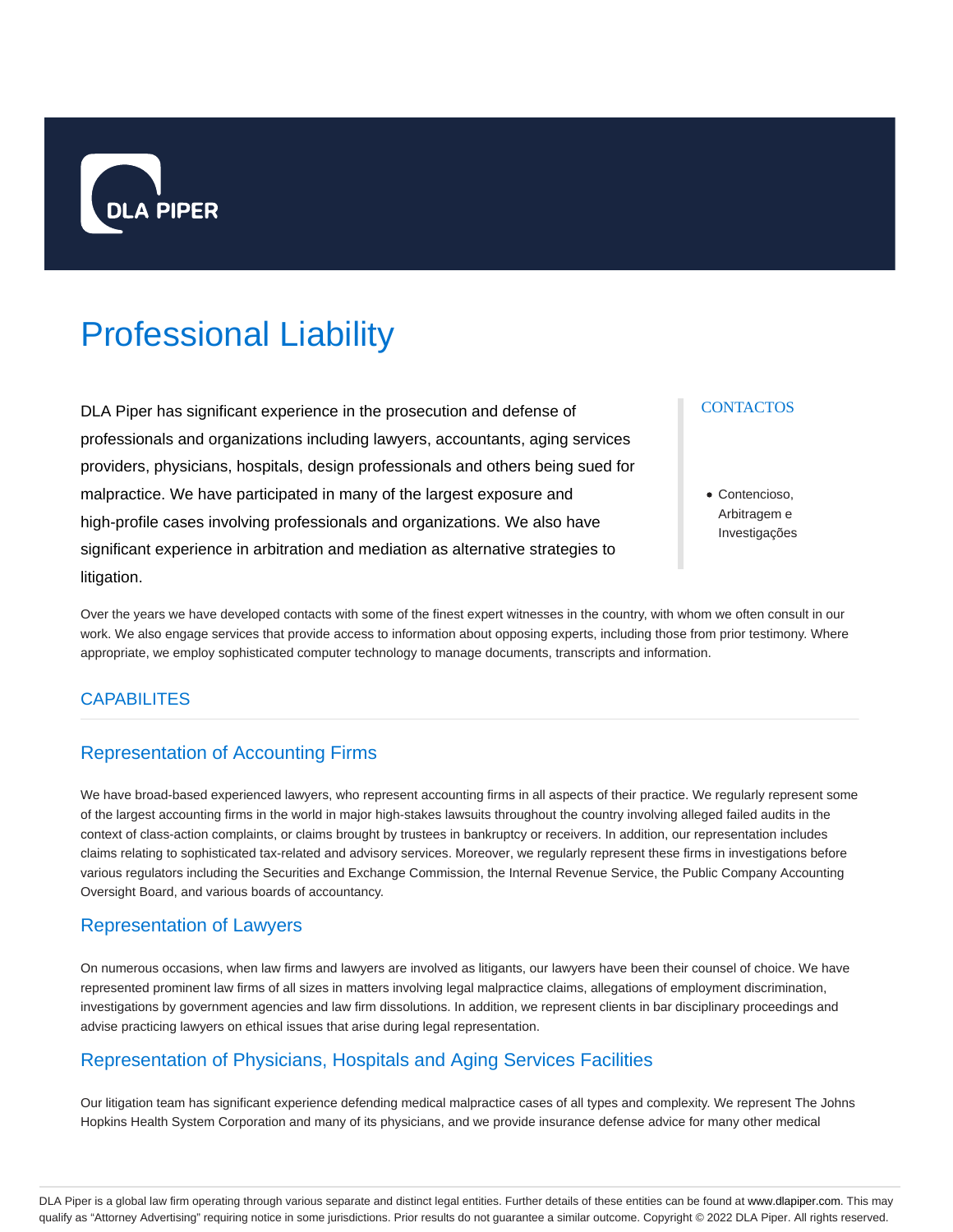practice groups and physicians. Our team also has extensive experience working with and defending aging services facilities in state courts around the country. We have also served as personal counsel for physicians involved in malpractice cases. Most recently, we have been defending aging services facilities and professionals in healthcare claims related to the global COVID-19 pandemic in state and federal courts around the country. As a result, we are familiar with the broad range of issues applicable to professional liability cases in the healthcare and aging services sectors.

We are at the forefront of efforts to challenge the qualifications of expert witnesses and the foundations of their opinions. For example, we recently won an appeal from a victory at trial in the Circuit Court for Baltimore City in which we convinced the court to strike the entire testimony of a psychiatrist who testified on both standards of care and damages issued against our client. We also have experience representing healthcare providers in professional disciplinary matters before licensing and disciplinary boards. We have handled matters before physician, dental and physical therapy boards.

# Representation of Design Professionals

We also represent various other design professionals, such as architects and engineers.

# **EXPERIENCE**

# Representation of Accounting Firms

- Representation of international accounting firm in civil cases throughout the US in connection with failure to detect the misuse via trustee of in excess of \$100 million in structured settlement.
- Representation of international accounting firm, as restructuring auditors, against professional malpractice, fraud and other claims, by a bankruptcy trustee after the company failed to emerge from a Chapter 11 proceeding.
- Defense of an international accounting firm in a fraud and malpractice action, arising out of the bankruptcy of a large retail clothing chain.
- Representation of international accounting firm in over twenty civil cases throughout the US, an IRS promotions examination, and a host of other government investigations regarding the company's alleged promotion of tax shelters.

# Representation of Lawyers

- Successful settlement of massive claims by the liquidating trustee of a large publicly traded thrift against a large national law firm (now defunct) and its more than 100 partners alleging legal malpractice relating to the failure of the thrift and the settlement of the underlying derivative litigation. The malpractice claims were litigated in the federal courts in the Southern District of New York and the Southern District of California. The dispute stands as one of the largest litigated cases in the Southern District.
- Successful defense of a national law firm in a \$100 million malpractice action brought by former clients alleging incompetent real estate investment advice.
- Successful defense of a national law firm partner who was the director of a bankrupt manufacturing conglomerate, in an adversary action against the corporation's former officers, directors, and major shareholders, seeking over \$200 million arising out of alleged fraudulent conveyances of corporate assets. The case settled; our client paid nothing.
- Successful defense of a major regional law firm against claims by an investment banking firm for indemnification of a large judgment allegedly caused by the law firm's acts.

# Representation of Physicians, Hospitals and Aging Services Facilities

- Summary judgment in favor of our clients in a case involving wrongful death and survival claims arising from allegations of product liability, negligence, misrepresentation, and denial of informed consent related to the decedent's death from a neurologic disorder allegedly caused by treatment many years earlier with human growth hormone.
- Direct defense of numerous aging services facilities located in 15 states in lawsuits asserting professional liability, personal injury, negligence, elder abuse, wrongful death and other related claims.
- Defense of numerous aging services facilities regarding the COVID-19 pandemic and allegations including professional liability,